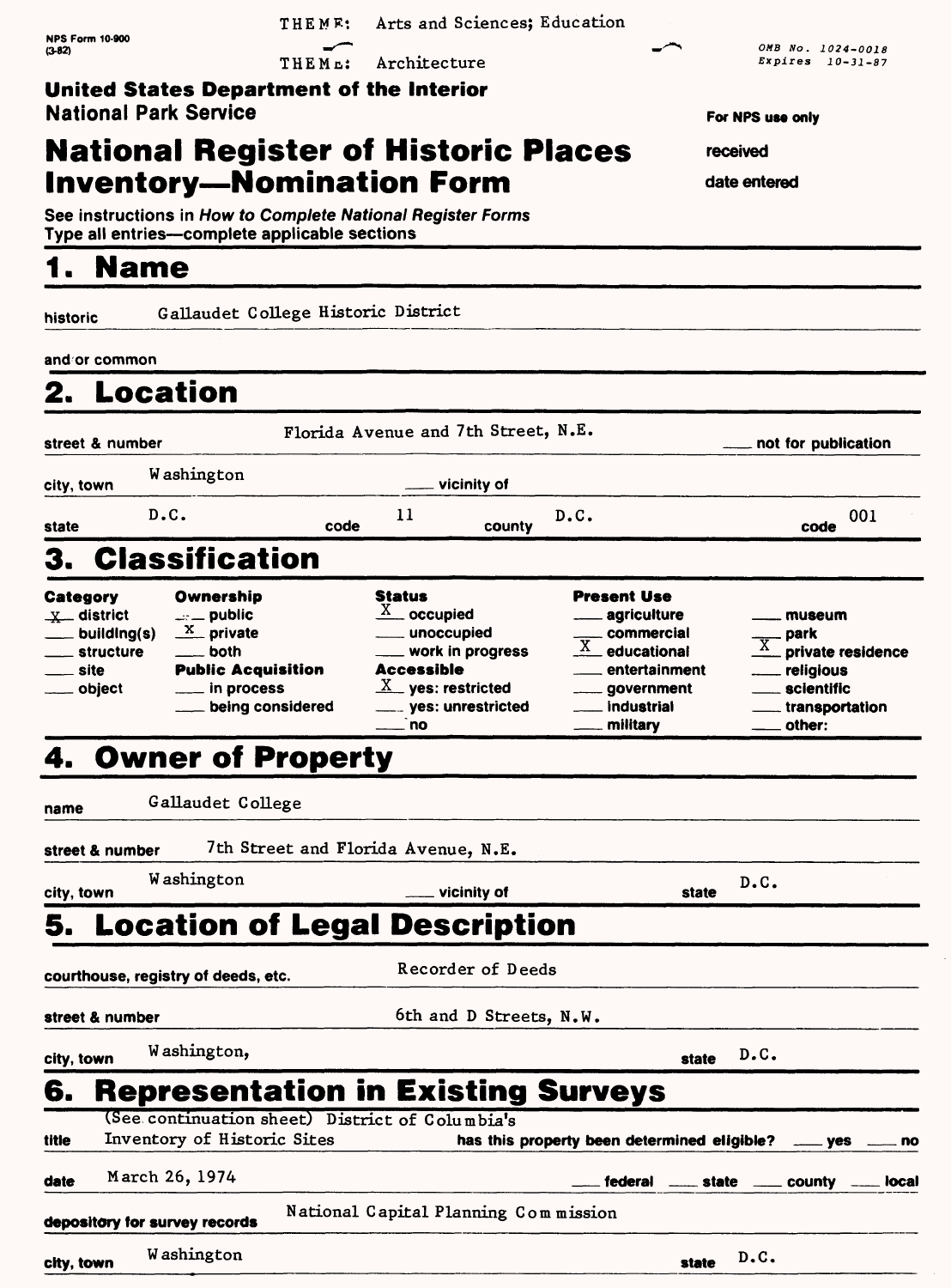# **7. Description**

| Condition            |                    | <b>Check one</b> |
|----------------------|--------------------|------------------|
| <u>___</u> excellent | deteriorated       | unaltered        |
| ____ good            | <u>_____</u> ruins | <u>altered</u>   |
| <u>____</u> fair     | ____ unexposed     |                  |
|                      |                    |                  |

Check one <u>.</u> original site moved date

#### **Describe the present and original (if known) physical appearance**

The district consists of an L-shaped, 14 plus acre plot of land which included the entire rectangular area planned by Olmsted, Vaux, & Co. in 1866 except the northeast corner. This district is outlined on Map 2. The northeast corner is excluded because the nineteenth century buildings and landscaping there have been replaced by the southern section of an overly large 20th century quadrangle. The 1866 plan divided the campus into two parts separated by a large green. At the east are the academic buildings and at the west is a row of faculty residences. Chapel Hall, the focal building, is on a small hill while the President's House is on a knoll. The elaborate network of roads and paths planned by Olmsted, Vaux & Co. were never built and the present road plans are a simplification of the planned circulation. The general pattern of indirect com munication among buildings was maintained. The most notable difference between the existing plan and the original plan is the main entrance and the placement of the gatekeeper's house. The change was made before the gatekeeper's house was built in 1877-78. Also, several buildings, which were not called for in the original plan, were added after 1878.

Below are descriptions of the buildings in the district. The numbers are keyed to the maps.

1. Chapel Hall. The "Main Central Building" at Gallaudet College, Chapel Hall is one of the finest examples of post-Civil War collegiate architecture in the United States and is the focal point of this nationally significant educational institution. It is a picturesque, brownstone, High Victorian Gothic Revival building designed by Frederick C. Withers of the leading mid-19th century firm of Vaux, Withers and Co. Its design reflects the romantic architectural associationalism prevalent in post-Civil War America. The building was consciously designed to be a symbol of the national importance of the institution—the only collegiate institution for the deaf in the United States. The building has a rather ecclesiastical character and was an early important building in Washington in the Ruskinian Gothic Revial style with constructional polychromy and assym metrical planning.

The siting of Chapel Hall was determined by Olmsted, Vaux & Co. when that leading landscape architecture and planning firm made a general plan for the school's grounds in 1866. The site chosen for this focal building was previously the site of "Rose Cottage," one of the two houses occupied by the school when it opened in 1857. Chapel Hall was erected in 1867-71 as a multipurpose buildings housing the institution's main assembly hall or chapel, a lecture room, dining rooms for college and primary students, a servants' dormitory, and kitchens and services in the basement. The architectural importance of the building was immediately recognized and drawings of it were published by the contemporary architectural press.

Chapel Hall is in the Ruskinian Gothic Revival style which was popular in the 1870's, but it exhibits a restraint and fine handling of materials which creates a subdued coloristic harmony unusual in buildings in this polychrome style.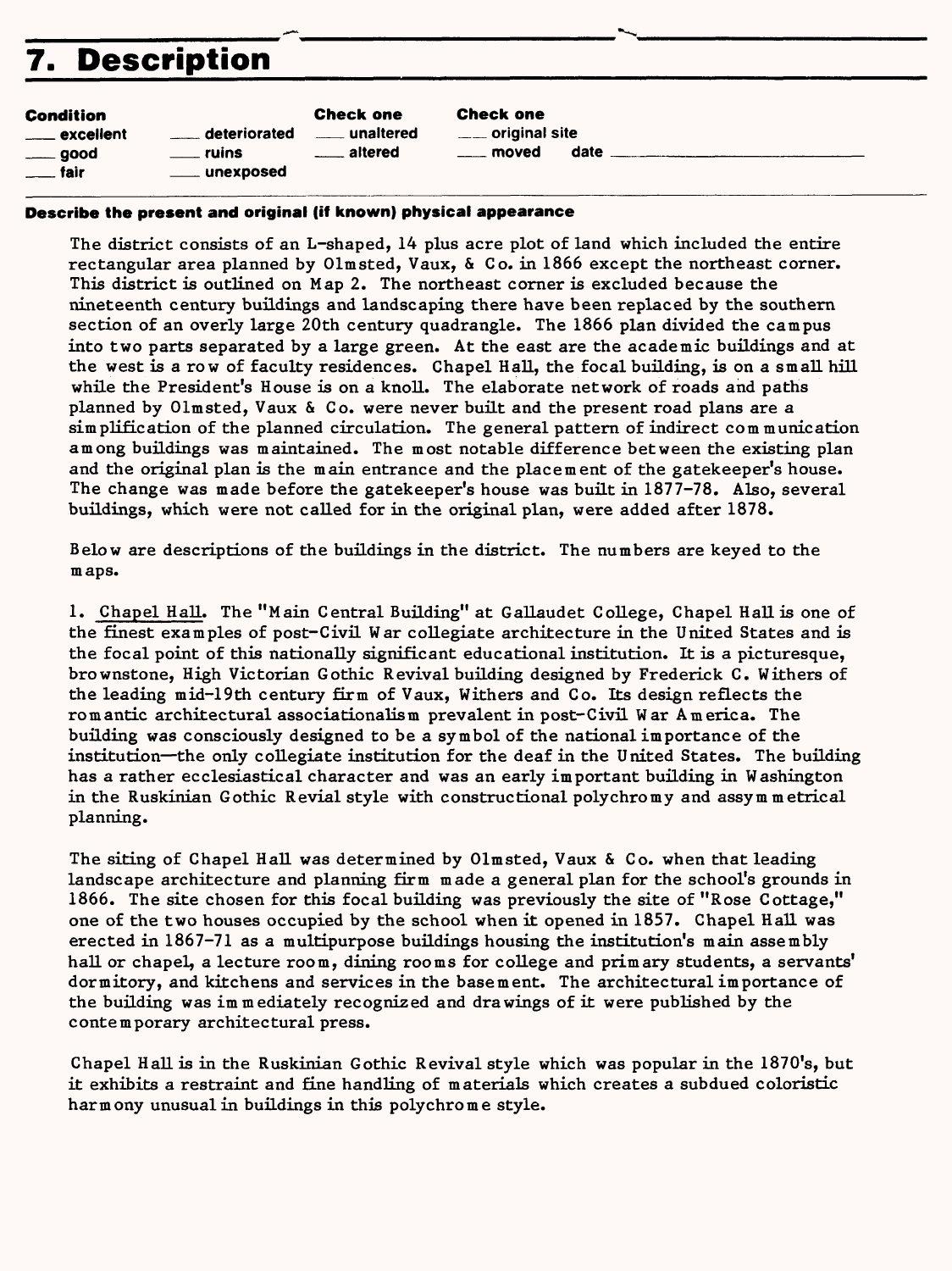# **8. Significance**

| <b>Period</b>   | Areas of Significance—Check and justify below     |                                        |                                                |                      |
|-----------------|---------------------------------------------------|----------------------------------------|------------------------------------------------|----------------------|
| ___ prehistoric | archeology-prehistoric example community planning |                                        | $\underline{X}$ landscape architecture. Figson |                      |
| $-1400 - 1499$  | archeology-historic                               | conservation                           | <b>Example 1aw</b>                             | <u>__</u> __ science |
| $-1500 - 1599$  | $\frac{1}{\sqrt{2}}$ agriculture                  | $\overline{\phantom{a} a}$ economics   | <b>Electric Literature</b>                     | ____ sculpture       |
| $-1600 - 1699$  | A,<br>architecture                                | $X$ education                          | <u>__</u> _ military                           | $X$ social/          |
| $-1700 - 1799$  | $\sim$ art                                        | $\mathbb{L}$ engineering               | $\equiv$ music                                 | humanitarian         |
| $X$ 1800-1899   | .commerce                                         | exploration/settlement ____ philosophy |                                                | <u>__</u> __theater  |
| $X$ 1900-       | communications                                    |                                        | politics/government                            | ___ transportation   |
|                 |                                                   | <u>__</u> __ invention                 |                                                | ___ other (specify)  |

#### **Specific dates 1866-1878; 1878-1918 Builder/Architect**

#### **Statement of Significance (in one paragraph)**

Gallaudet College, founded in 1864 *as* the National Deaf Mute College, has been since its inception the only institution of higher learning in the United States devoted specifically to the education of the deaf. Significant periods of construction include the initial phase (1866-1878), and a smaller construction phase between 1878 and 1918 during which the historic core of the campus was completed.

The National Deaf Mute College was an outgrowth of the Columbia Institution of the Deaf, Dumb, and Blind, and elementary and secondary school that had been established in 1857 primarily through the efforts of Amos Kendall, a Washington philanthropist. The College opened in September, 1864, with 13 students. Edward Miner Gallaudet, who had served as superintendent of the Columbia Institution since its founding, became the first president of the College and continued to serve in both positions until his retirement in 1910. Under his able leadership both schools grew rapidly and had a profound influence on the education of the deaf throughout the world.

In 1894 the name of the college was changed to Gallaudet in honor of Thomas Hopkins Gallaudet, father of Edward Miner Gallaudet and founder in 1817 of the first permanent school for the deaf in the United States. In 1954 Gallaudet College became the name of the overall institution, which today is composed of Kendall School, the pre-school, elementary, and secondary school for deaf children; a training center for teachers of the deaf; and the undergraduate college awarding both Bachelor of Arts and Bachelor of Science degrees.

The historic district consists of most of the original campus which was planned in 1866 by Olmsted, Vaux & Co. This leading late 19th century landscape architecture and planning firm felt that since the college's students lacked the ability to hear extra care should be taken so that "the senses of sight and smell are gratified in a most complete and innocent way." Gallaudet College's romantic informal plan was one of the firm's earliest collegiate works and is contemporary with their work at the University of California at Berkeley. This plan was substantially carried out between 1866 and 1878 although landscaping plans were simplified in execution. The 1878 campus is in a remarkable state of preservation except in the northeast section, an area excluded from the historic district.

The institution received support from the United States Government and care was taken to insure that it expanded in an orderly fashion. In 1866, Olmsted, Vaux & Co. made a master plan of the campus. From 1866 to 1878 substantial development took place and great care was taken to follow the 1866 plan.

On December 14, 1866, Edward Gallaudet, the Institution's president, requested Olmsted, Vaux & Co. to proceed to design three buildings for the campus, as he hoped to begin the central building (Chapel Hall), the president's house and one professor's house the next year. Gallaudet requested that the Central Building be Gothic or Romanesque and that it have brownstone walls and a clock tower. The plans for the buildings were actually made by the architectural firm of Vaux, Withers & Co. This firm was closely associated with the school's planners, as Vaux was a member of both firms. James G. Naylor was the contractor and Emil S. Frederick the supervising architect.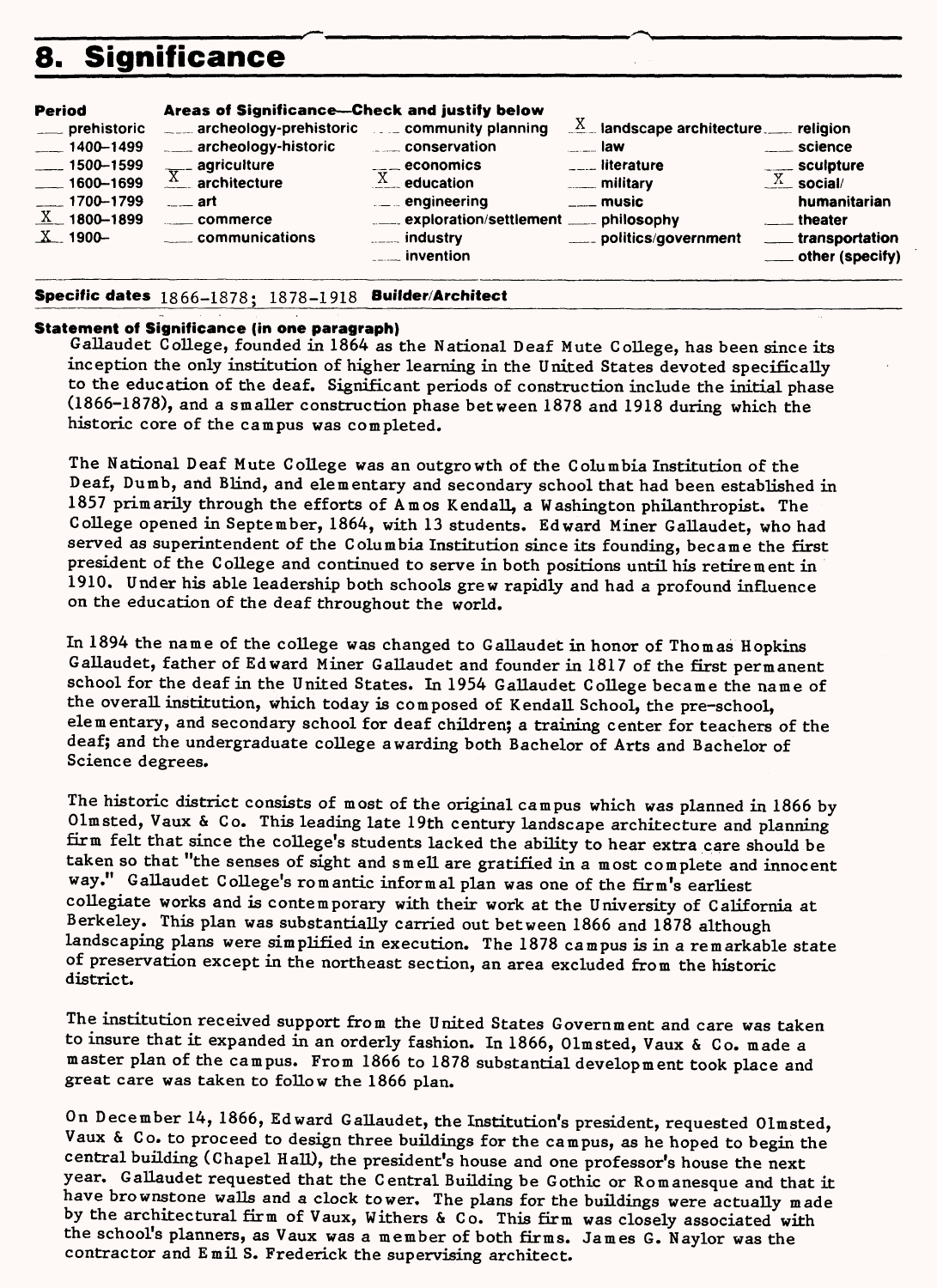# 9. Major Biblio<sub>s</sub> aphical References

(See Continuation Sheet)

|                          |                                                      | 10.  Geographical Data                                                                                                                                                                                  |                  |                          |                                    |
|--------------------------|------------------------------------------------------|---------------------------------------------------------------------------------------------------------------------------------------------------------------------------------------------------------|------------------|--------------------------|------------------------------------|
|                          | Acreage of nominated property _                      | approximately 15 acres                                                                                                                                                                                  |                  |                          |                                    |
|                          | Quadrangle name                                      |                                                                                                                                                                                                         |                  |                          | Quadrangle scale ____              |
| <b>UTM References</b>    |                                                      |                                                                                                                                                                                                         |                  |                          |                                    |
| 1 <sub>1</sub> 8<br>Zone | $ 0, 8, 0 $ 7, 2 $ 0, 8 $<br><b>Easting</b>          | $ 4 \beta \beta \beta \beta  0 \beta \beta  $<br><b>Northing</b>                                                                                                                                        | $ 1 $ ,8<br>Zone | $3270$ $0130$<br>Easting | ٥ <sub>١</sub> 6 ز 8  7 ز ٥  3 ز 4 |
| $c ^{1}$ $^{8}$          | 0 <sub> </sub> 4 <sub> </sub> 7 6 <sub> </sub> 2 5   | 14 B 10<br>8                                                                                                                                                                                            | $ 8 $ 1 $ 8 $    | 326890                   | 430829                             |
|                          |                                                      |                                                                                                                                                                                                         |                  |                          |                                    |
| G.                       |                                                      |                                                                                                                                                                                                         | н                |                          |                                    |
|                          |                                                      | Verbal boundary description and justification                                                                                                                                                           |                  |                          |                                    |
|                          | (See Continuation Sheet)                             |                                                                                                                                                                                                         |                  |                          |                                    |
|                          |                                                      |                                                                                                                                                                                                         |                  |                          |                                    |
|                          |                                                      | List all states and counties for properties overlapping state or county boundaries                                                                                                                      |                  |                          |                                    |
| state                    |                                                      | code                                                                                                                                                                                                    | county           |                          | code                               |
| state                    |                                                      | code                                                                                                                                                                                                    | county           |                          | code                               |
|                          |                                                      | <b>Form Prepared By</b>                                                                                                                                                                                 |                  |                          |                                    |
|                          |                                                      | T. Robins Brown, Architectural Historian/Patrick Andrus - National Park Service                                                                                                                         |                  |                          |                                    |
| name/title               | 3/85                                                 |                                                                                                                                                                                                         |                  |                          |                                    |
|                          |                                                      | Joint District of Columbia/National Capital<br>organizationplanning Commission Historic Preservation Office date                                                                                        |                  | June 1974                |                                    |
|                          |                                                      | 1325 G Street, N.W.                                                                                                                                                                                     |                  |                          |                                    |
| street & number          |                                                      |                                                                                                                                                                                                         |                  | telephone<br>D.C.        |                                    |
| city or town             | Washington                                           |                                                                                                                                                                                                         |                  | state                    |                                    |
|                          |                                                      | <b>State Historic Preservation Officer Certification</b>                                                                                                                                                |                  |                          |                                    |
|                          |                                                      | The evaluated significance of this property within the state is:                                                                                                                                        |                  |                          |                                    |
|                          | national                                             | <u>___</u> __ state                                                                                                                                                                                     | local            |                          |                                    |
|                          |                                                      | As the designated State Historic Preservation Officer for the National Historic Preservation Act of 1966 (Public Law 89-                                                                                |                  |                          |                                    |
|                          |                                                      | 665), I hereby nominate this property for inclusion in the National Register and certify that it has been evaluated<br>according to the criteria and procedures set forth by the National Park Service. |                  |                          |                                    |
|                          | <b>State Historic Preservation Officer signature</b> |                                                                                                                                                                                                         |                  |                          |                                    |
|                          |                                                      |                                                                                                                                                                                                         |                  |                          |                                    |
| title                    |                                                      |                                                                                                                                                                                                         |                  | date                     |                                    |
|                          | For NPS use only                                     | I hereby certify that this property is included in the National Register                                                                                                                                |                  |                          |                                    |
|                          |                                                      |                                                                                                                                                                                                         |                  | date                     |                                    |
|                          | Keeper of the National Register                      |                                                                                                                                                                                                         |                  |                          |                                    |
|                          |                                                      |                                                                                                                                                                                                         |                  |                          |                                    |
| Attest:                  | <b>Chief of Registration</b>                         |                                                                                                                                                                                                         |                  | date                     |                                    |
| GPO 911-399              |                                                      |                                                                                                                                                                                                         |                  |                          |                                    |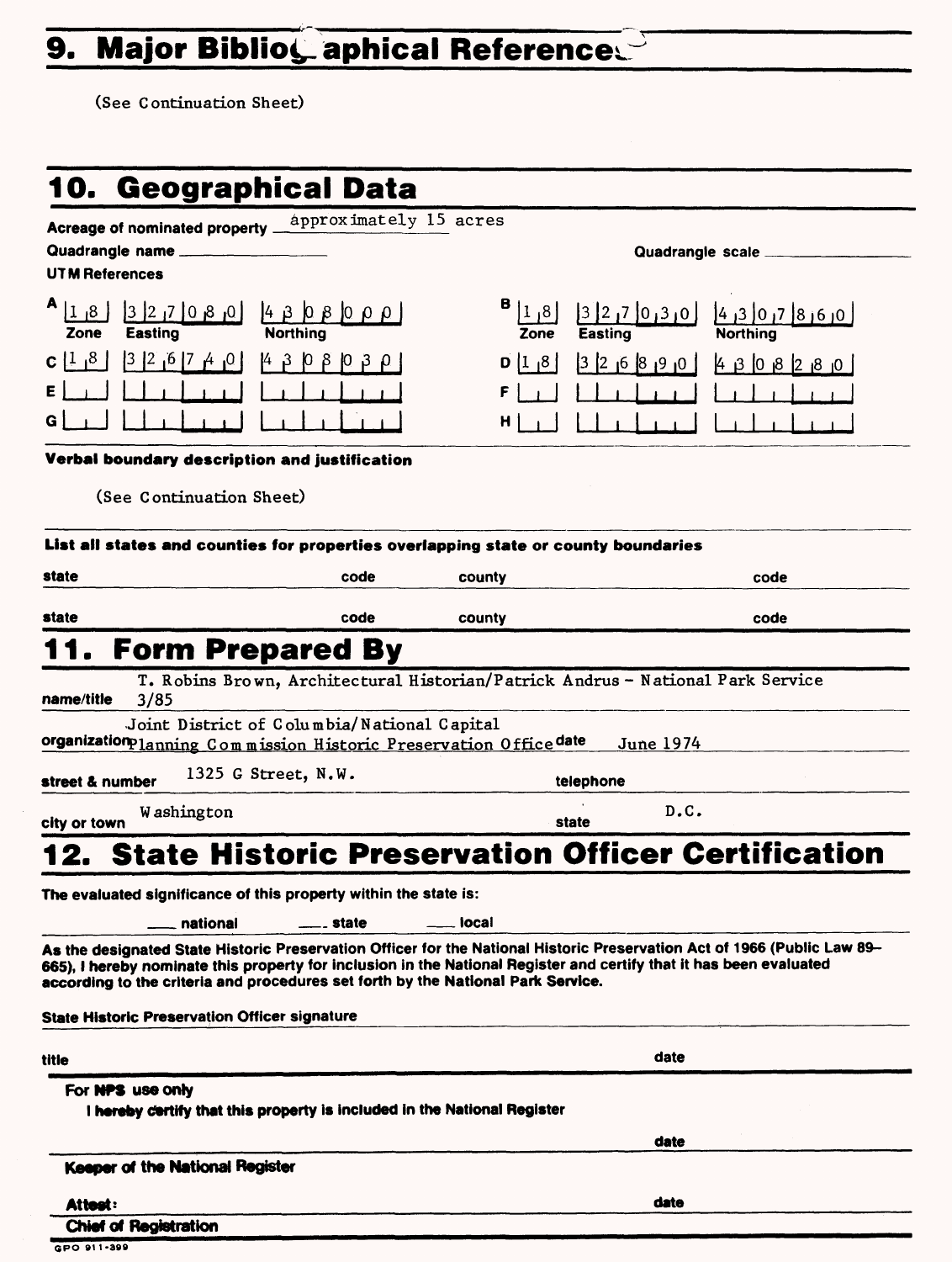#### **United States Department of the Interior Nation**

# **National Register of Historic Places**  Inventory

 $\overline{a}$ 

OMB No. 1024-0018 Expires 10-31-87

-

| <b>National Park Service</b>                                                                                           | rtin rettetti            |                                      |             |
|------------------------------------------------------------------------------------------------------------------------|--------------------------|--------------------------------------|-------------|
| <b>National Register of Historic Places</b><br><b>Inventory-Nomination Form</b><br>Gallaudet College Historic District | in an an a<br>an an an A |                                      |             |
| Continuation sheet                                                                                                     |                          | Item number $6$                      | Page 2      |
| TITLE:                                                                                                                 |                          | National Register of Historic Places |             |
| DATE:                                                                                                                  | 1974                     | Federal State County Local           |             |
| DEPOSITORY FOR<br>SURVEY RECORDS:                                                                                      |                          |                                      |             |
| CITY, TOWN: Washington                                                                                                 |                          |                                      | STATE: D.C. |
| TITLE:                                                                                                                 |                          | Historic American Buildings Survey   |             |
| DATE:                                                                                                                  | 1970                     | Federal State County Local           |             |
| DEPOSITORY FOR<br>SURVEY RECORDS:                                                                                      |                          |                                      |             |
| CITY, TOWN: Washington                                                                                                 |                          |                                      | STATE: D.C. |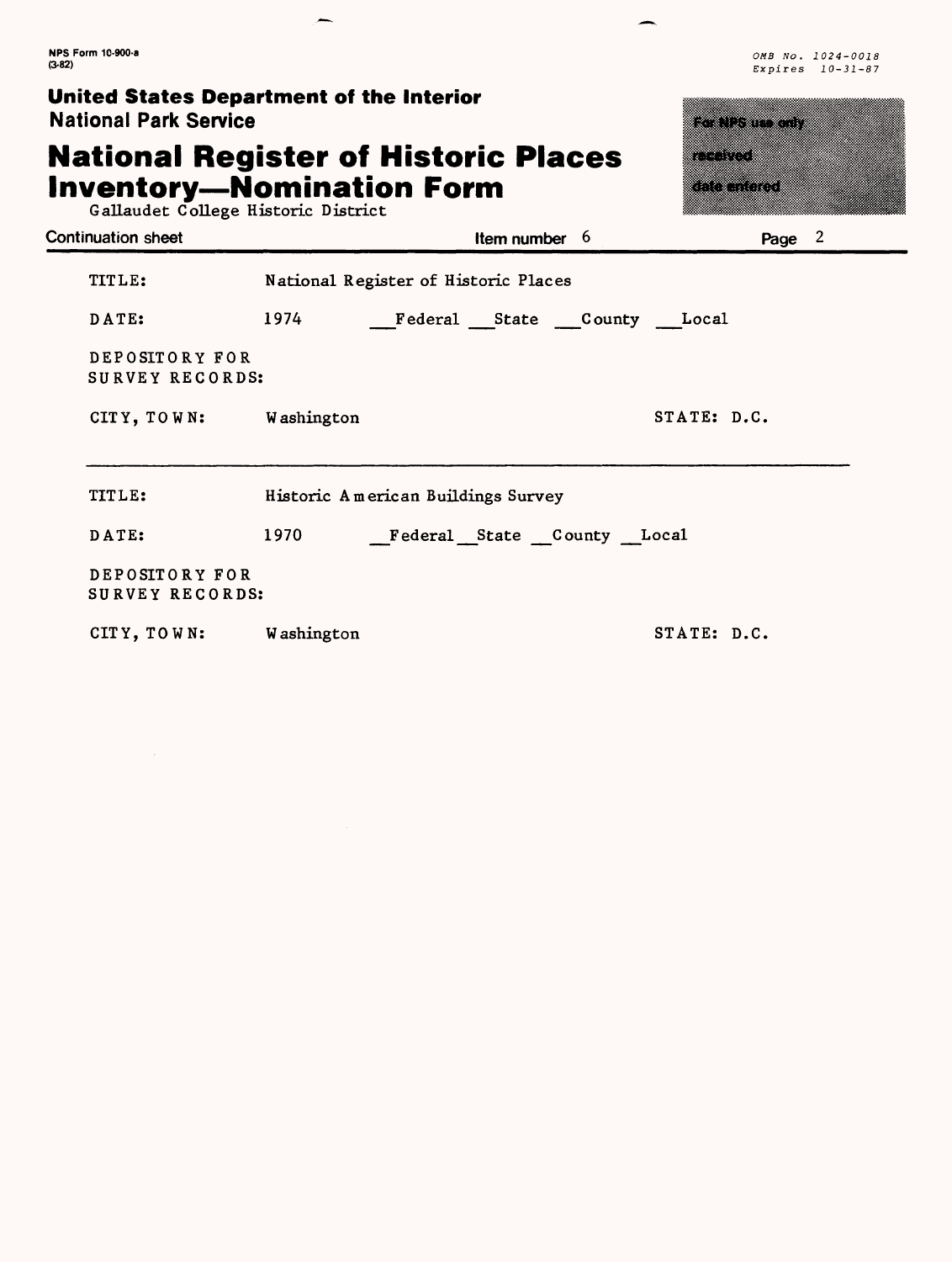# **National Register of Historic Places Inventory—Nomination Form**

**NPS Form 10-900-a**  $OMB$  No.  $1024-0018$   $OMB$  No.  $1024-0018$   $OMB$  No.  $1024-0018$ Expires 10-31-87

> <u> 2007 - Johann Barnett, fransk forsk</u> a a shekara

| Continuation sheet | Item number | Page<br>- |
|--------------------|-------------|-----------|
|                    |             |           |

Its brownstone walls with cream-colored bands of Ohio sandstone, its gray and red slate roofs, and its decorative details using other materials such as pink granite illustrate the constructional polychromy of the time. The building is asymmetrically massed as the architect carefully differentiated the various parts of the building according to use.

There are three main sections, each with its own steep mansard roof. The one-story west wing originally housed the college's dining room. The almost square central section with two story high walls contained the assembly room or chapel. The east wing was subdivided into two parts. The one-story part closest to the central block has a lecture room which opened on to the assembly room by sliding doors. The one and one-half story eastern part had the primary school's dining room on the first floor and a servant's dormitory on the second floor. A full basement under all sections contained kitchens and services.

Although the east and west wings are neither aligned nor the same size, their steep mansard roofs have ridge poles at the same height and this enables the building to be viewed as a long horizontal mass asymmetrically intersected by a large cubic mass. The horizontality is increased by the stone bands. A vertical emphasis comes from the clock tower at the southwest of the central block. This tower has a steep hipped roof which reaches above the other roofs of the building and acts as a focal point tying the parts into a unified asymmetrical composition.

The west wing is approximately 49 feet long and 41 feet wide. It has an apsidal projection at the east. The central block is 61 feet long and 56 feet wide. At the southwest corner is the square clock tower whose walls are flush with the walls of the central block. A one-story porch with its own shed roof extends along the south facade to the clock tower. The roof of the central block has a fleche and is broken by a gablet on the south side. The east wing is approximately 70 feet long and  $47<sup>1</sup>/2$  feet wide. Its roof breaks after the lecture room to reflect the differentiation in function and the eastern section is one and one-half stories stories with a large hipped gablet on the south side.

Each section of the building has different window treatment on the main (south) facade. The west section has rectangular windows. The central section above the porch has a band of five large tracery windows under pointed arches with voussoirs of two alternating kinds of stone. The east section has groupings of small Gothic windows except the gablet has rectangular windows.

 $\frac{1}{1}$  Much of the descriptive information is from Frank Kowsky's "The 19th Century Buildings on the Campus of Gallaudet College, Washington, D.C."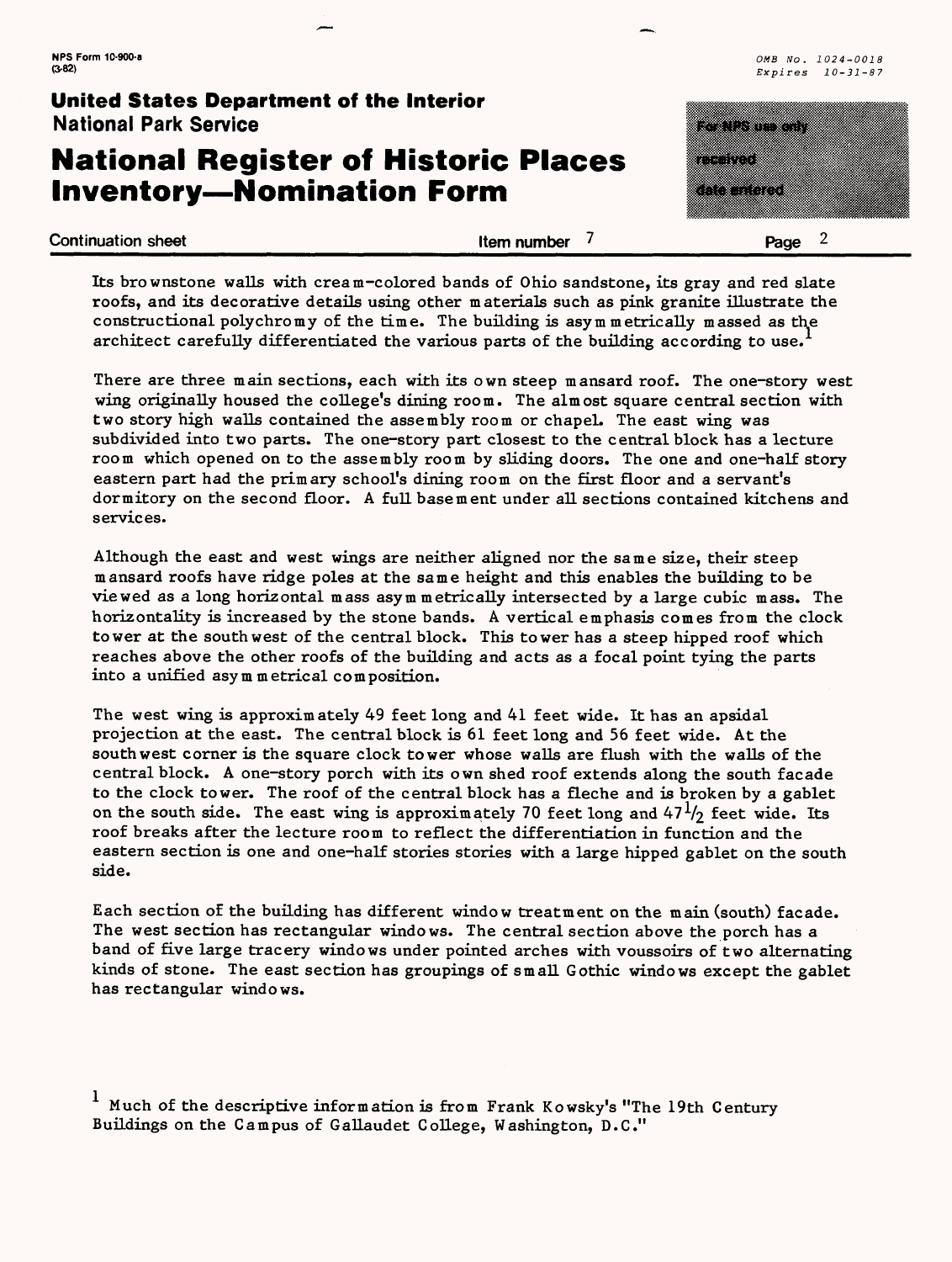## **National Register of Historic Places Inventory—Nomination Form**

**(3-82)** Expires 10-31-87

| United States Department of the Interior<br><b>National Park Service</b>        |             | <u> Estados de Estados de Esta</u> |
|---------------------------------------------------------------------------------|-------------|------------------------------------|
| <b>National Register of Historic Places</b><br><b>Inventory-Nomination Form</b> |             | -----<br><u>kommune</u>            |
| <b>Continuation sheet</b>                                                       | Item number | Page                               |

Most decorative details have English Gothic Revival origins. Many carved designs are derived from designs in James K. Colling's Art Foliage (1865). An outstanding decorative feature is the entrance porch with three pointed arches carried on pink Scotch granite columns. In a triangular gablet above the central arch carved in half-relief is an American eagle with breast shield with stars and stripes. The open arcade linking Chapel Hall and College Hall is a picturesque element. It has slender white and pink granite columns with very ornate capitals supporting wide pointed arches. Both entrance porch and arcade are paved with black and white marble tiles. Originally all roofs had iron cresting but only those on the west wing have survived.

The interior has been considerably altered. The rooms in the wings have been subdivided. Fortunately the open space of the 56 foot square assembly room has been preserved as movable dividers are employed there. An outstanding feature is this room's 38 foot high, paneled ceiling with its original dark stain.

2. College HalL This fine example of polychrome High Victorian Gothic Revival architecture was included in the 1866 plan. The east wing, designed by architect E. S. Friedrich, was erected in 1866. The main block of the building, designed by architect F. C. Withers, was erected in 1874-77 with J. G. Meyers as supervising architect. At this time alterations were made to the Friedrich wing. Important in its own right, College Hall is an irreplaceable structure complementing and enhancing Chapel Hall. The northwest wing is the oldest remaining building erected for the college.

3. Sophia Fowler Hall. Erected in 1916-18, this building was designed by architects 0. A. Mechlin, L Charles Stair, and F. L. Pearsons under EUiott Wood, Architect of the Capitol. The Primary School built in 1859, 1862, and 1865-6 was located on the site now occupied by Fowler HalL The building is not part of the original plan.

4. Gatekeeper's House. The architect of this house erected in 1877-78 was probably F. C. Withers. It was located in front of Chapel Hall in the 1866 plan but was resited prior to construction in 1877-78. The Gate Keeper's House is a picturesque small Gothic R evival building.

5. The President's House. This is a large, red brick high Victorian Gothic Revival house located on a knoll at the southwest corner of the campus. The house, erected in 1867-68 and designed by F. C. Withers, is approximately 60 feet north of Florida Avenue. It is surrounded by informally landscaped open space. A circular drive separates it from a row of three High Victorian Gothic Revival Professors' Houses at the north. A large green separates it from academic and administrative buildings at the northeast. The house is oriented so that its main facade faces north toward the faculty houses. Most of the buildings on the campus visible from the President's House were designed by F. C. Withers and were built between 1867 and 1885.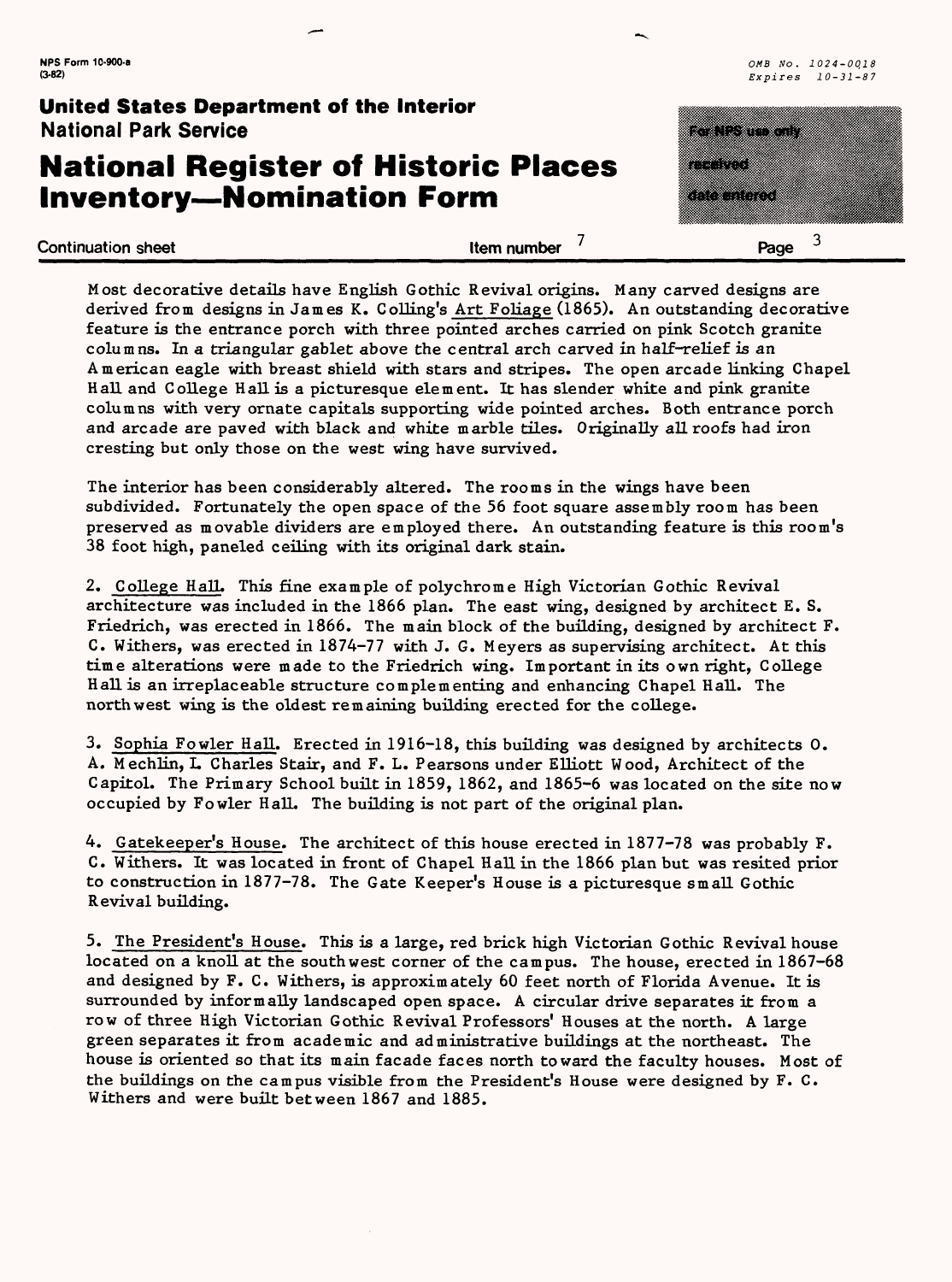# **National Register of Historic Places Inventory—Nomination Form**

**NPS Form 10-900-a** *OMB No. 1024-0018*  **(3-82)** Expires *10-31-87*

# zworth a menten a kacamatan ing Kabupatèn Kabupatèn Jawa

**Continuation sheet** Page 4

The house *is* very suburban or rural in character and it is important to remember that in the 1860's the school had a suburban location. The building's design is in the mid 19th century Downing tradition of a dwelling with informal landscaping, picturesque features, and an open plan. There are also features characteristic of post-Civil War architecture such as the "constructional coloration" and the greater plasticity (particularly present in the entrance portal).

The building has a number of parts and numerous accents from dormers, gables, chimneys, and projections. However, there is a unity from the general compactness of the outline and the careful organization of openings. This unity is enhanced by the use of similar decorative motifs.

The house has a  $2^{1/2}$  story, brick main block approximately 53'8" by 48'. This block has a broadly overhanging, steep mansard roof broken over each bay by a dormer, gable, or hipped gable. The main block has three bays on its north-south facades and two on its east facade. Centrally located on the north side is a projecting  $2^{1}/2$  story brick entrance bay, 14'5" by 10'. Extending the full length of the east side is a one-story frame veranda. A semi-elliptical, one-story bay projects from the southwest bay of the south facade. At the west is a two-story brick service wing, 30'9" by 26'. This wing has a steep mansard roof broken by gables over 2nd story windows. Attached to the service wing at the west is an enclosed, one-story, frame porch, one bay wide. A frame,  $1^{1}/2$  story stair wing with shed roof occupies the northwest corner between the main block and the service wing.

The main block and service wing have red brick walls laid in common bond in Flemish variation. There is variegation due to the brownstone foundation and the brownstone bands connecting window lintels. Most openings are rectangular with 2/2-lights. Over major windows are alternating brick and brownstone voussoirs in pointed arches. The arches are filled in with thin bricks laid in a recessed herringbone pattern. Around the main entrance is a very plastic, one-story brownstone portal with buttresses. The ornament on this portal and on the tympanum of the window above the door is derived from James K. Colling's Art Foliage (1865). The frame porch at the east has king post braces and quatrefoil ensemble. This porch is in poor condition.

The first floor plan of the main block has a central hall with plant room at the south and two rooms on each side. Between the west rooms is a handsome stair. The plan exhibits the openness, concern for views, and separation of service wing characteristic of Downing's plans. The addition of the plant room is a post-Civil War characteristic and possibly derived from *a* design in Robert Kerr's The Gentlemen's House (1864).

The interior has a number of outstanding decorative features. The main rooms of the first floor have dark woodwork and handsome wood and tile mantels. The newel of the stair supports an intricate wood carving of an Indian. Handsome stain glass panels separate the plant room and the central hall.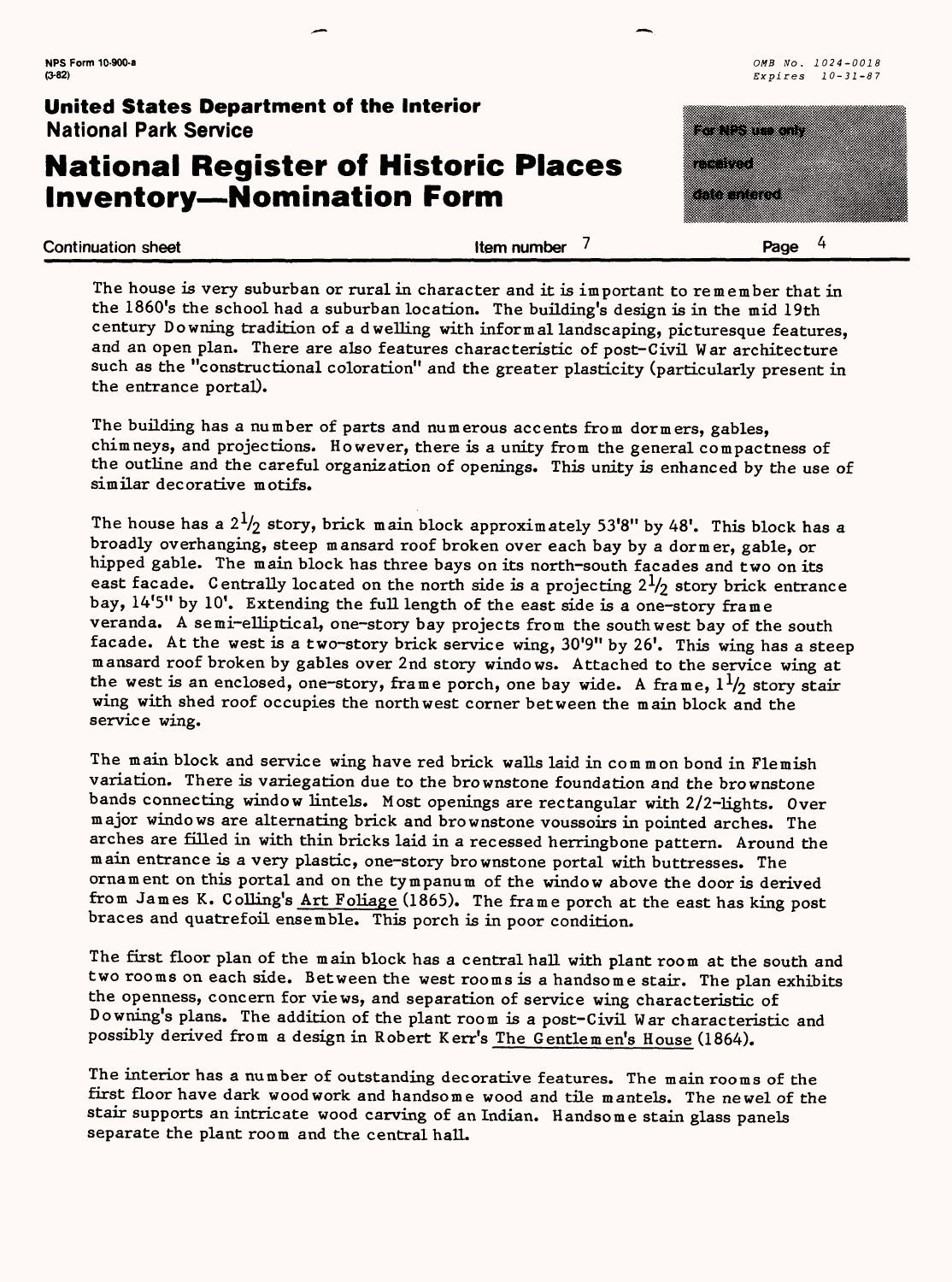# **National Register of Historic Places Inventory—Nomination Form**

**NPS Form 10-900-a** OMB No. 1024-0018 **(3-82)** Expires 10-31-87

<u>ka landan </u> ,,,,,,,,,,,,,,,, a di secolo di controllo **Continuation sheet Continuation sheet Continuation sheet** *Page* 5

6. Professor's House. Designed by Vaux, Withers & Co. and erected in 1867, this house is on the 1866 plan. It is a good example of Gothic Revival domestic architecture. It is the first building on the campus designed by Withers.

7. & 8. Professors' Houses. F. C. Withers was architect of these houses erected in 1874-75. They are on the 1866 plan, and are good examples of Gothic Revival domestic architecture.

9. Professor's House (gone). Erected prior to 1885 and demolished since 1967, the architect of this house is not known. On the 1866 plan, it was a typical late 19th century frame residence of no particular architectural significance.

10. Faculty House (gone). Erected prior to 1885, and demolished in the 1970s, the architect of this house is unknown. It was within the area planned by Olmsted, Vaux and Co., but the plan locates the fifth house in the row with the other faculty houses. It was a typical late 19th century frame dwelling, in scale with the other buildings.

NOTE: Due to the demolition of buildings  $#9$  and 10, and the loss of integrity of the sites on which they were built (now covered by parking lots and tennis courts), these areas are excluded from the National Historic Landmark boundary.

11. Old Gymnasium. Designed by F. C. Withers, this building was erected in 1879-81 with J. C. Meyers as supervising architect. Its picturesque design is derived from Swiss architecture. It is within the area planned in 1866 but is not included in the plan, and was once one of the finest gymnasiums in the East.

12. Kendall Hall. The architect of the building erected in 1884-85 was F. C. Withers. Within the area planned in 1886, it is not included in the plan. It is in scale with the older buildings and is the last building on the campus designed by Withers.

13. Statue of Thomas Hopkins Gallaudet. This sensitive bronze group by sculptor Daniel C. French was unveiled on June 26, 1889. It portrays Gallaudet with his first pupil. Given by the National Association of the Deaf, it is an important work by French and one of Washington's finest statues.

14. Dawes House. Completed in 1895, Olof Hanson, an alumnus of the college, designed this red brick building. Not part of the original plan but part of the central complex of Gallaudet for 80 years, the buildings is equipped to assist students with special academic problems.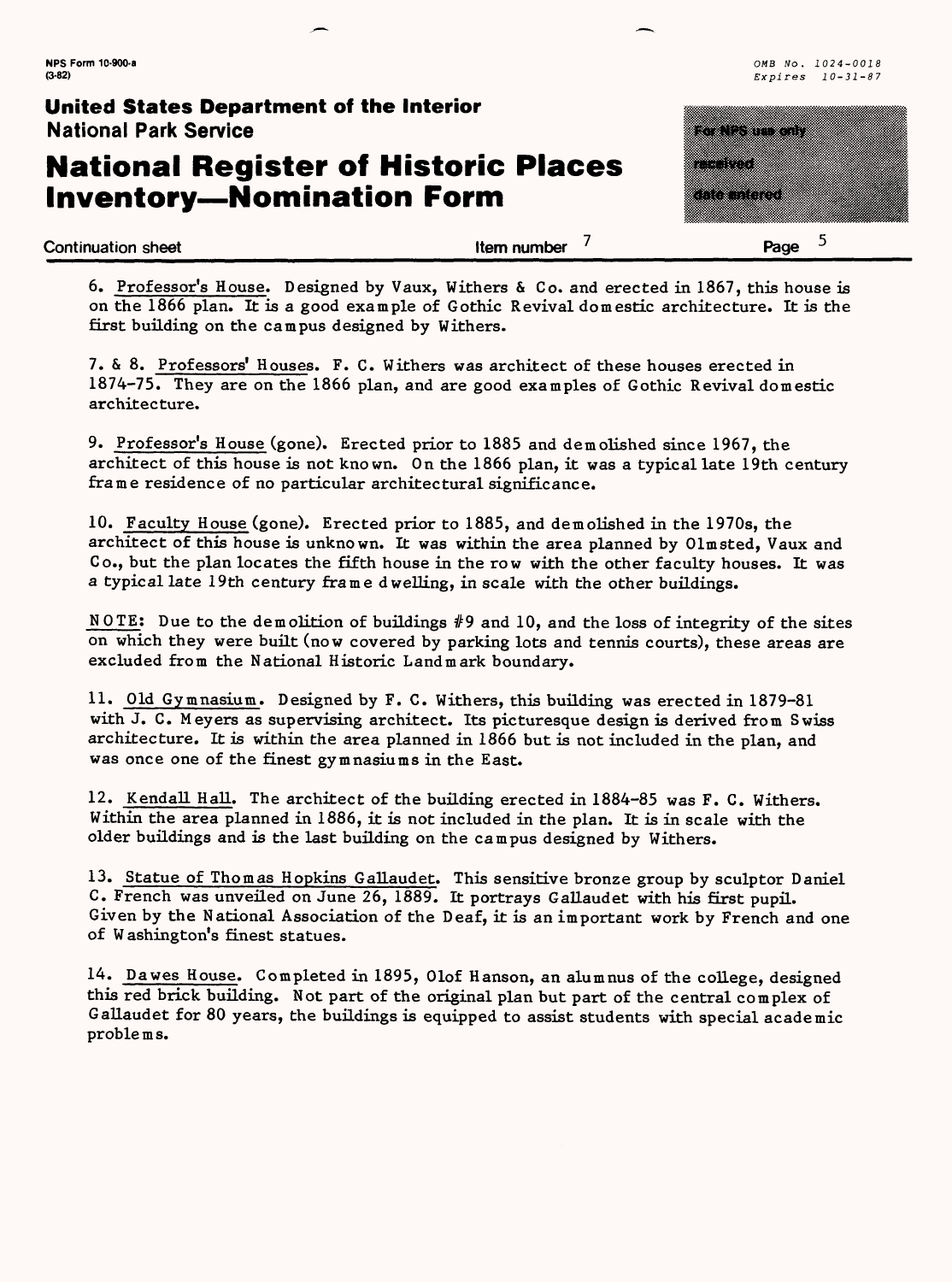# **National Register of Historic Places Inventory—Nomination Form**

**NPS Form 10-900-a**  $0.490 - 0.018$   $0.1024 - 0.018$   $0.1024 - 0.018$   $0.1024 - 0.018$   $0.1024 - 0.018$   $0.1024 - 0.018$   $0.1024 - 0.018$   $0.1024 - 0.018$   $0.1024 - 0.018$   $0.1024 - 0.018$   $0.1024 - 0.018$   $0.1024 - 0.018$   $0.1024 - 0.$ **(3-82)** Expires 10-31-87



Frederick C. Withers (1828-1901) designed the buildings at Gallaudet. Withers was an English architect who immigrated to the United States around 1852 to work with Andrew J. Downing. Withers worked with Olmsted and Vaux on Central Park in New York City. In 1866 he formed a partnership with Vaux which lasted until 1871. This firm is best known for their High Victorian Gothic Revival designs, such as Jefferson Market Courthouse in New York City (on the National Register of Historic Places).

The first building by Withers completed at Gallaudet was the Professor's House erected in 1867. The President's House and Chapel Hall were begun at the same time but due to their larger size and more elaborated designs took longer to complete. Both the President's House and the Professor's House are located on land purchased from Capt. Patterson after the Olmsted, Vaux and Co. plan was made. However, both buildings are sited as determined by the plan as it called for the purchase of this property. The existing original plans for the President's House are dated March 16, 1867. The house's design largely conforms with these plans. By August 1867 the building was ready for rafters and was roofed by the winter of 1867. Gallaudet in the Annual Report dated October 26, 1868, stated that the house was nearly complete. The house was occupied by Gallaudet and his family in December 1868.

Probably in 1887 a frame stair wing was added in the northwest corner where the main block joins the service wing. From 1887 to 1889 the newly admitted female students in the college were temporarily living on the third floor of the President's House. The stairs were probably built to enable the students to reach their rooms without going through the President's quarters. The house has undergone relatively little modification excepting the addition of modern utilities. It contains a considerable amount of furniture dating from the occupancy of Edward M. Gallaudet.

The foundations and basement of Chapel Hall were built in 1867. In early 1867 preliminary plans for the building were altered when a second story was added over the primary school dining room in the east wing. The existing original plans for the building are dated April 30, 1868, and the completed building largely conforms to these plans. By October 1869 parts of the building were being roofed and in 1870 the dining rooms and basement were occupied. The completed structure was dedicated on January 29, 1871, during a ceremony attended by President Grant.

In 1874-77 College Hall, also designed by Withers, was erected northwest of Chapel Hall and connected to it by a handsome pointed arched arcade. College Hall, a brick High Victorian Gothic Revival building forms a unified composition with Chapel Hall. During the construction of College Hall the terrace and steps in front of Chapel Hall were constructed. Also in the 1870's the wooden veranda on the north side of the west wing of Chapel Hall was bricked in. On June 26, 1889, a statue of Thomas Hopkins Gallaudet by Daniel C. French was unveiled. This statue, one of the finest in Washington, is located in front of the main entrance of Chapel HalL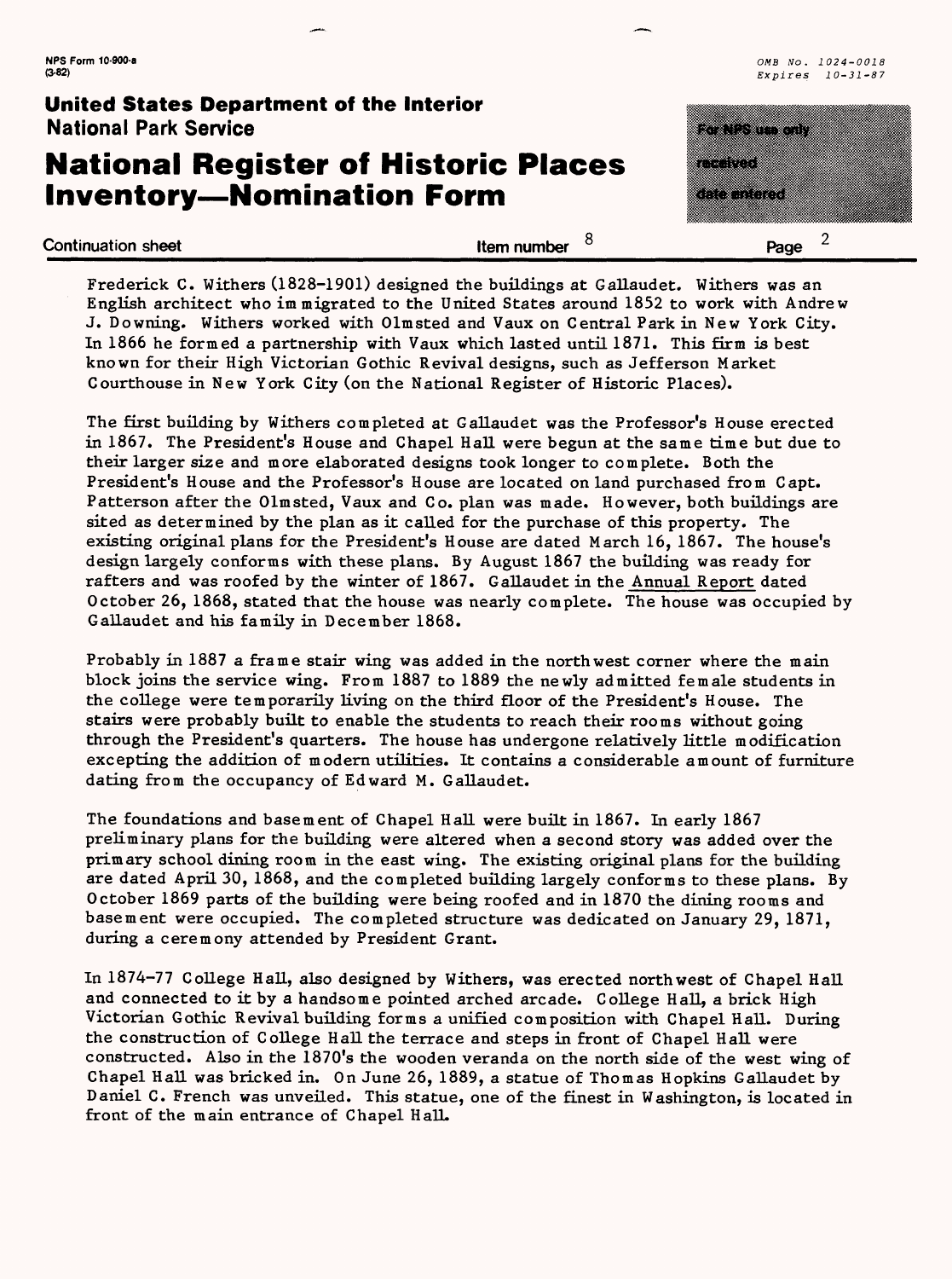## **National Register of Historic Places Inventory—Nomination Form**

a and a series of the control of the control of the control of the control of the control of the control of th<br>The control of the control of the control of the control of the control of the control of the control of the c a di secolo di controllo di controllo di controllo di controllo di controllo di controllo di controllo di cont

**(3.82)** *Expires 10-31-87*

**Continuation sheet Continuation sheet Continuation sheet 1** 

Today the exterior of Chapel Hall retains its 1870's appearance. The interior has undergone considerable alteration. At present the building contains offices in the east and west wings and in the basement. The central assembly room is used by the public relations department.

In 1870 the college purchased Kendall Green, an area of approximately 90 acres behind the original campus. This land enabled the school to expand in recent years to the north and has preserved the 19th century campus. From 1879 to 1885 a few buildings were added in the area planned by Olmsted, Vaux & Co., but their placement is in keeping with the general concept of the plan and the late Victorian designs are in scale with earlier structures. In 1889 French's statue was unveiled in front of Chapel Hall. The district has undergone little change since 1885. The most significant is the demolition of the Primary School erected in 1859, 1862, and 1865-6 and the erection on its site in 1916-18 of Sophia Fowler Hall. Since 1967 a small frame house, not designed by Withers, was replaced by tennis courts, and buildings #9 and 10 were demolished.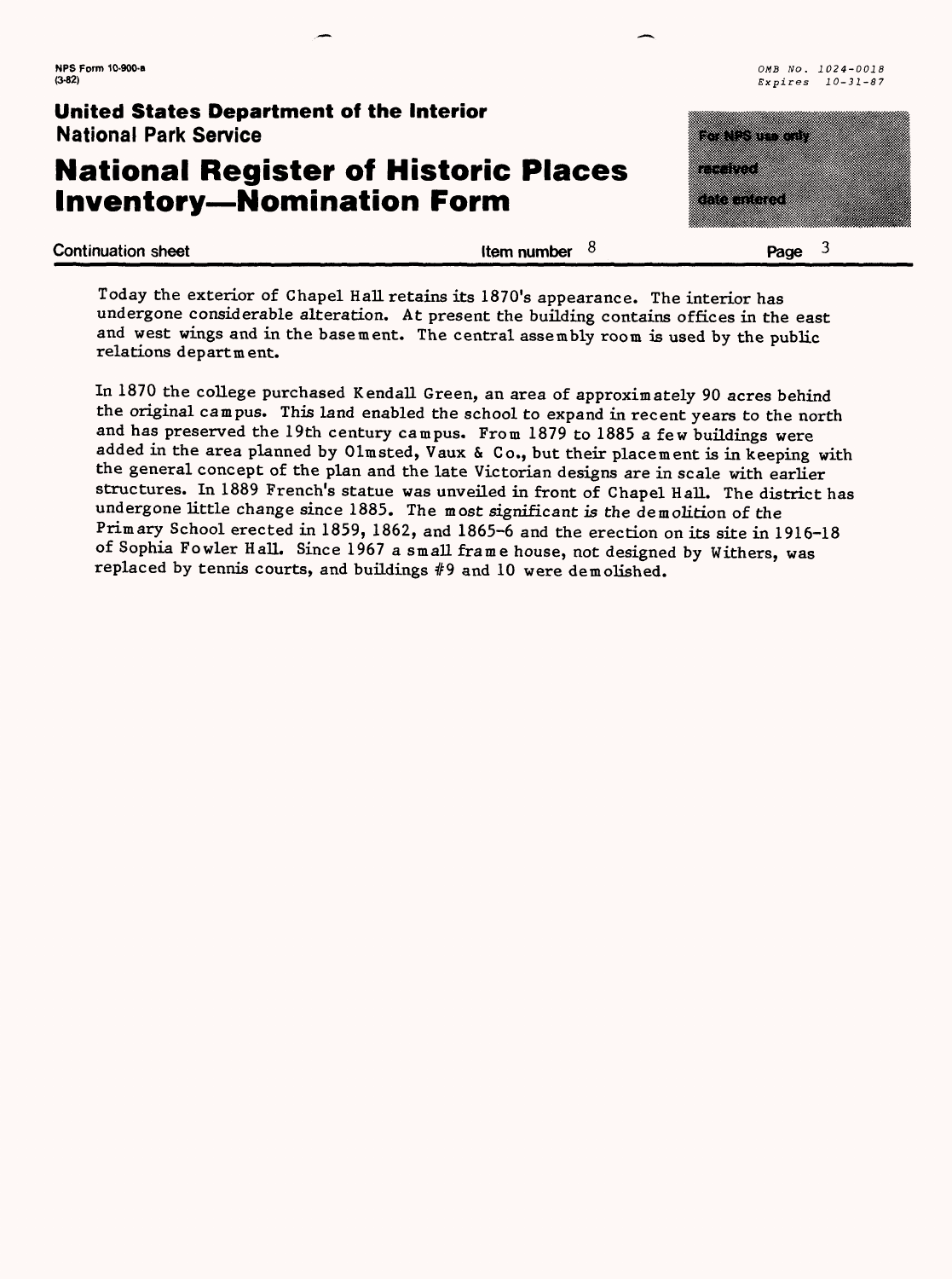# **National Register of Historic Places Inventory—Nomination Form**

**Continuation sheet Continuation sheet** 

<u> Martin Martin Straub</u> a a chun a di Cara 1

Page

|  |  |  |  | American Architecture and Building News I (March 18, 1876), p. 93 Atwood, A. W.     |  |
|--|--|--|--|-------------------------------------------------------------------------------------|--|
|  |  |  |  | Gallaudet College: Its First One Hundred Years Lancaster, Pa.: Intelligencer, 1964. |  |

Atwood, A. W. "Gallaudet in Washington: The World's Only College for the Deaf" Records of the Columbia Historical Society of Washington, D.C., 1963-65, pp. 432-447.

- Brady, S. M. "The Silent Schools of Kendall Green" Harpers. LXIX (July, 1884), pp.181-187.
- Centennial Souvenir Book Committee. Our Heritage 1864-1964. Sponsored by D.C. Chapter of Gallaudet College Alumni. Washington: Ass. Graphic Arts Press. June 1964.

Draper, A. G. "The Silent College" Scribner's Magazine. April, 1872, pp. 727-733.

- Gallaudet, E. M. "A History of the Columbia Institution for the Deaf and Dumb. Records of the Columbia Historic Society. XV (1912), pp. 1-22.
- Gallaudet Library: Original Plans and elevations of Chapel Hall, dated April 30, 1868. Letterbooks of President of Columbia Institution for the Deaf and Dumb, 1866-1869. Letters from Olmsted, Vaux & Co. and from Vaux, Withers & Co. to President of Columbia Institution for the Deaf and Dumb, 1865-1868.
- Hamlin, T. "Withers, F. C." Dictionary of American Biography. XX New York: Charles Scribner's Sons. 1936, p. 435.
- Kowsky, Francis R. "The Architecture of Frederick C. Withers (1828-1901)" Journal of the Society of Architectural Historians. May 1976 XXXV, No. 2 pp. 83-107.
- Kowsky, Francis R. "The 19th Century Buildings on the Campus of Gallaudet College, Washington, D.C." State University College at Buffalo, New York, 1970. Copy in Gallaudet Library.

National Capital Planning Commission. Landmarks File.

Newspaper Articles. Washingtoniana Collection. D.C. Public Library.

Vaux, C. Church Architecture; Plan, Elevations and Views of 21 Churches and two School Houses, 1873.

Withey, H. F. and E. R. Withey. "Withers, F. C." Biographical Dictionary of American Architects (Deceased). Los Angeles: Hennessey & Ingalls, 1970, p.668.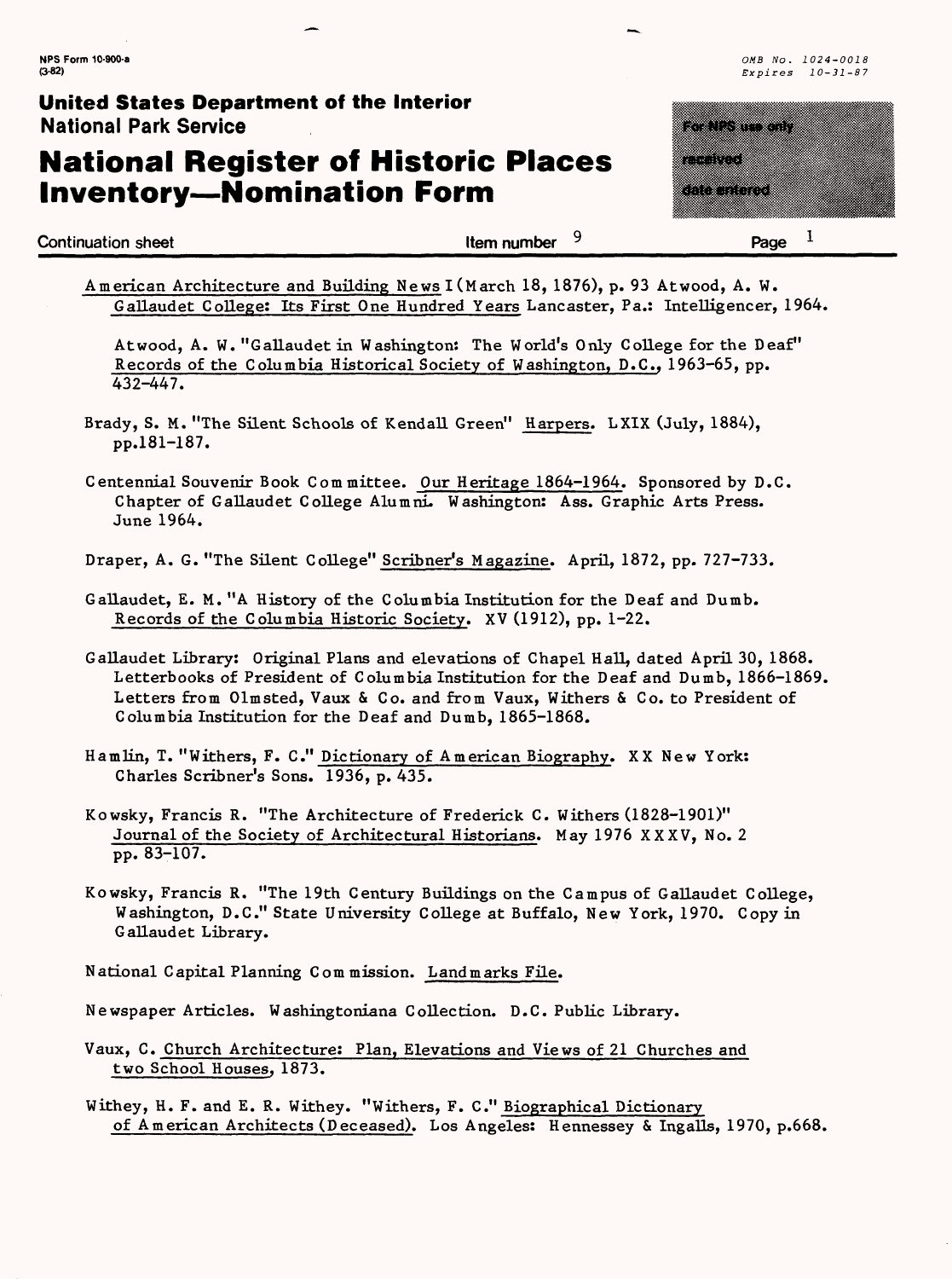# **National Register of Historic Places Inventory—Nomination Form**

**NPS Form 10-900-a** 0MB No. 1024-0018 **(3-82)** Expires 10-31-87

> a ka

**Continuation sheet Continuation sheet Continuation sheet Continuation sheet Page 1** 

The Gallaudet College National Historic Landmark boundary encloses approximately 15 acres, facing on Florida Avenue, including the major, and best, extant portion of the campus plan and buildings designed by Withers, Olmsted and Vaux, and other historic structures. They are all located within a concentrated area, free of modern intrusions (although surrounded by the more modern campus on the north and east). They comprise the major structures and landscape features of the original central campus, as developed during the 19th century, and still in use (though not necessarily original use), including administration buildings, classrooms, old dormitories, president's and faculty residences, old gymnasium, landscaped lawns with gatehouse and an important sculpture by Daniel Chester French.

As seen on the enclosed sketch map, the boundary (in red) begins at the southeastern corner of the district, at a point on the north curb of Florida Avenue, N.W., approximately 150 feet east of the east front entrance drive, then proceeds in a generally northerly direction to the west curb of the driveway just east of Dawes Hall; thence in a generally northwesterly direction from a point just north of Dawes Hall, following the north side of the sidewalk between the historic and non-historic campus features; thence across the college green (along a line directly south of the 1961 statue of E. M. Gallaudet) to a sidewalk just north of College Hall; then following this sidewalk to the west curb of the drive east of the Old Gymnasium; thence north along this curb, then westerly in a line approximately 25 feet north of the Old Gymnasium, to the sidewalk just west of this building; then following the sidewalk in a southwesterly direction to the northern curb of the driveway located just south of the gym; following this curbline as it curves to the southwest (so as to exclude the tennis court and parking lot on the north - the site of the now demolished building  $#10$ ), continuing along this curb to a point where the sidewalk that runs along the north side of building #8 intersects with the drive; then proceed generally west along this sidewalk to the northwest corner of building  $#8$ ; then continue west for approximately 30 feet to a concrete embankment; then head southwest in a straight line to the northwest curbline of Florida Avenue (excluding the modern one story brick building on the property to the west of the President's House); thence in a southeasterly direction along this north curb to the beginning point.